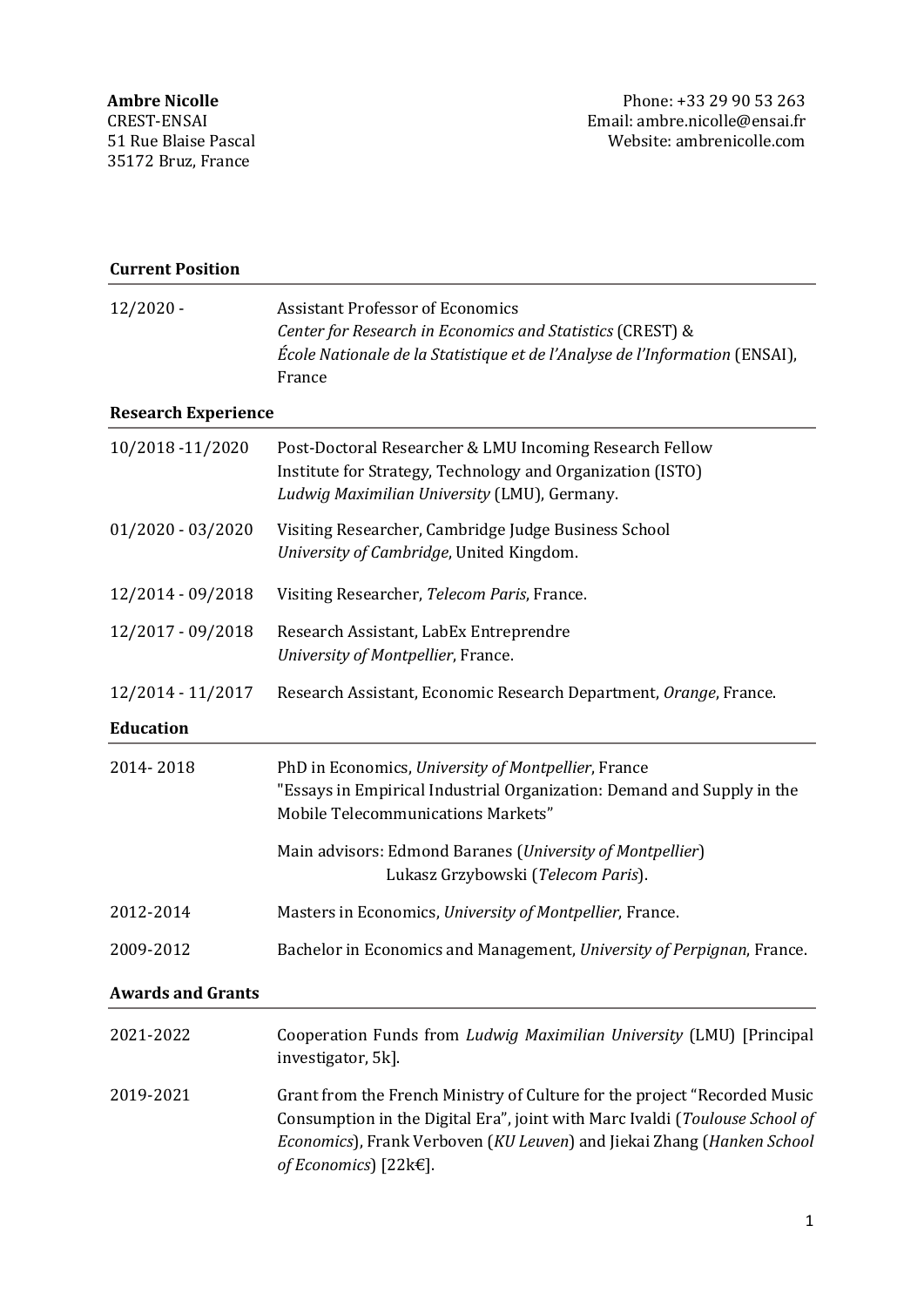| 2019 | Honorable Mention for the Best PhD Thesis in Digital Economics Award,<br>granted by the French Association for Research in Digital Economics<br>(AFREN).                                                                                                                                                                                                                                                                               |
|------|----------------------------------------------------------------------------------------------------------------------------------------------------------------------------------------------------------------------------------------------------------------------------------------------------------------------------------------------------------------------------------------------------------------------------------------|
| 2018 | Incoming Research Fellowship from Ludwig Maximilian University (LMU)<br>for the research project "Consumer Behavior in Markets with Complex<br>Pricing". Program co-financed by the Marie Skłodowska COFUND scheme<br>of the European Union's Framework Program for Research "Horizon 2020.<br>Three years fellowship, start-up funding and annual allowance for travel<br>and material expenses [Principal investigator, $55k \in$ ]. |
| 2016 | Selected for the Rising Star session at EARIE 2016.                                                                                                                                                                                                                                                                                                                                                                                    |

# **Research Projects**

| Published papers      | Estimating consumer inertia in repeated choices of smartphones (2021),<br>joint with Lukasz Grzybowski. Journal of Industrial Economics, 69: 33-82.                                                                        |
|-----------------------|----------------------------------------------------------------------------------------------------------------------------------------------------------------------------------------------------------------------------|
|                       | Assessing fifteen years of State Aid for broadband networks in the<br>European Union: a quantitative analysis (2020), joint with Marc Bourreau<br>and Richard Feasey. Telecommunications Policy, 44(7), 101974.            |
|                       | Impact of competition, investment, and regulation on prices of mobile<br>services: Evidence from France (2018), joint with Lukasz Grzybowski and<br>Christine Zulehner. Economic Inquiry, 56(2), 1322-1345.                |
| <b>Working papers</b> | Strategic Confusopoly: Evidence from the UK mobile market, joint with<br>Christos Genakos and Tobias Kretschmer. CEP Discussion Paper No. 1810.<br>[Rej&R]                                                                 |
|                       | Displacement and complementarity in the recorded music industry:<br>Evidence from France, joint with Marc Ivaldi, Frank Verboven and Jiekai<br>Zhang. CEPR Discussion Paper n°16006; TSE Working Paper n° 21-1199<br>[R&R] |
|                       | Are consumers myopic? Evidence from handset and mobile services<br>choices. Job Market Paper. [Job Market Paper, prep. for submission]                                                                                     |
|                       | The impact of trade wars on uninvolved countries: Evidence from the<br>smartphone market. [Prep. for submission]                                                                                                           |
| Work in progress      | How income impacts adoption of smartphones in Africa, joint with Toker<br>Doganoglu and Lukasz Grzybowski [Drafting stage].                                                                                                |
|                       | Dynamic pricing of digital goods and the role of a distribution platform:<br>Evidence from Steam [Data analysis stage].                                                                                                    |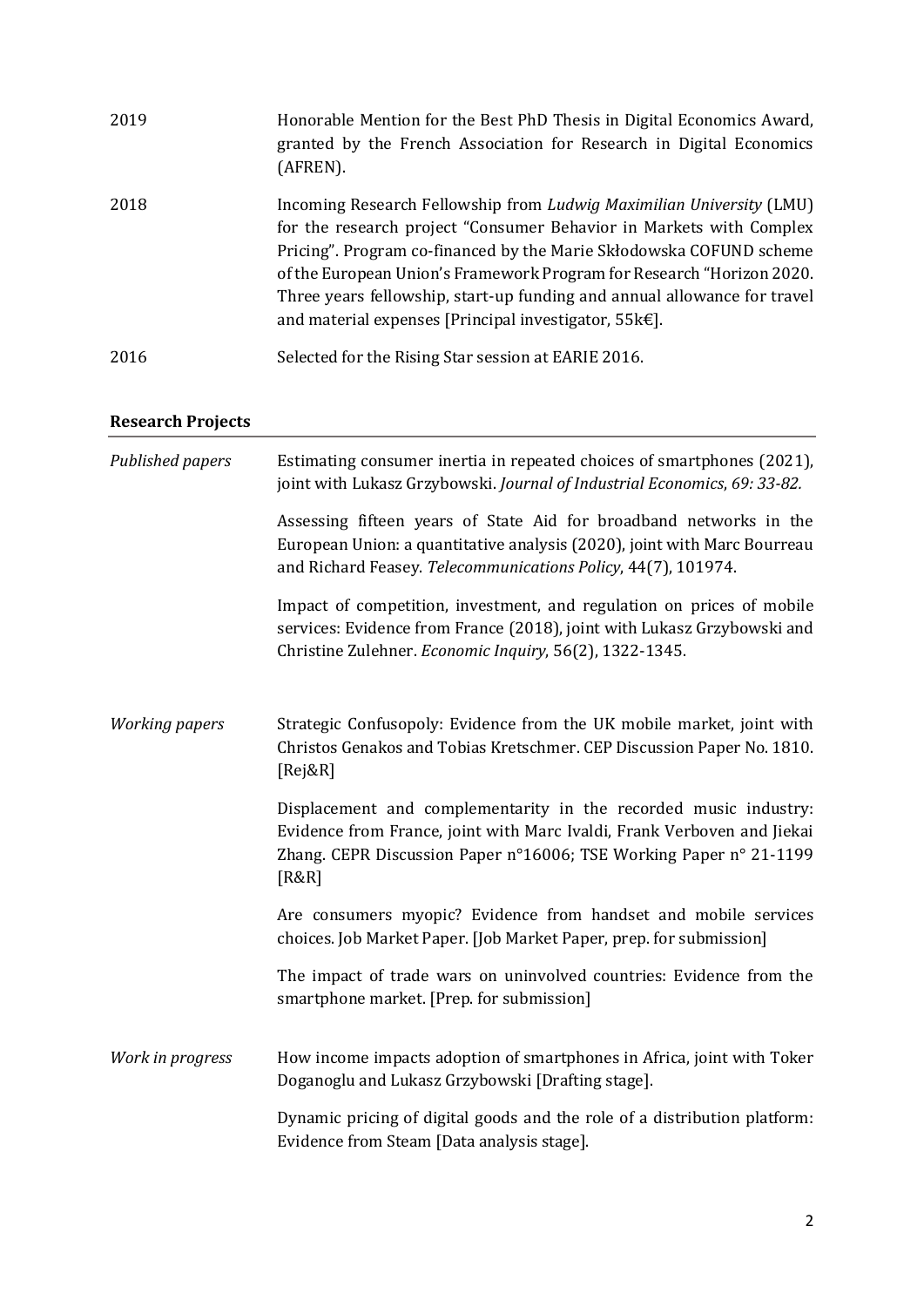# **Presentations**

*Invited talks*

| 2022 | Online Digital Economics Seminar (jDES) organized by UC Louvain, Telecom Paris,<br>and the University of Bologna.               |
|------|---------------------------------------------------------------------------------------------------------------------------------|
| 2021 | CERNA Mines-ParisTech Lunch Seminar, France.                                                                                    |
| 2020 | Economics and Policy Seminar, Cambridge Judge Business School, United Kingdom.<br>CREM Seminar, University of Rennes 1, France. |
| 2018 | Centre on the Regulation in Europe (CERRE): Presentation of the report "State<br>Aid for Broadband Networks", Belgium.          |
|      | Law, Institutions and Economics in Nanterre (LIEN) Seminar, Economix, University<br>Paris Nanterre, France.                     |
|      | DigiWorld Spring Session "Homo digitalis au coeur de la recherche", France.                                                     |
| 2016 | Liège Competition and Innovation Institute (LCII) Seminar, HEC Liège, Belgium.                                                  |

# *Conferences*

| 2021               | 3EN Palaiseau, France.                                                                                                                      |
|--------------------|---------------------------------------------------------------------------------------------------------------------------------------------|
| 2019               | Competition and Innovation Summer School, Ulcinj, Montenegro; 3EN, La<br>Rochelle, France; EARIE, Barcelona, Spain.                         |
| 2018               | Munich Summer Institute, Munich, Germany (Poster); IIOC, Indianapolis, USA;<br>ORG Seminar, Munich, Germany; TIME Seminar, Munich, Germany. |
| 2017               | EARIE, Maastricht, Netherlands; ITS, Passau, Germany; ZEW Summer Workshop<br>for Young Economists, Mannheim, Germany.                       |
| 2016               | ITS, Cambridge, UK; EARIE, Lisbon, Portugal; JMA, Besançon, France; 3EN, Nice,<br>France.                                                   |
| 2015               | 3EN Rennes, France.                                                                                                                         |
| <b>Discussions</b> | Paris Conference on Digital Economics (2021);                                                                                               |
|                    | Research on Innovation, Science and Entrepreneurship Workshop - RISE (2019);                                                                |
|                    | Munich Summer Institute - MSI (2019);                                                                                                       |
|                    | Paris Conference on Digital Economics (2018);                                                                                               |
|                    | Paris Young Economists Seminar (2018).                                                                                                      |
|                    |                                                                                                                                             |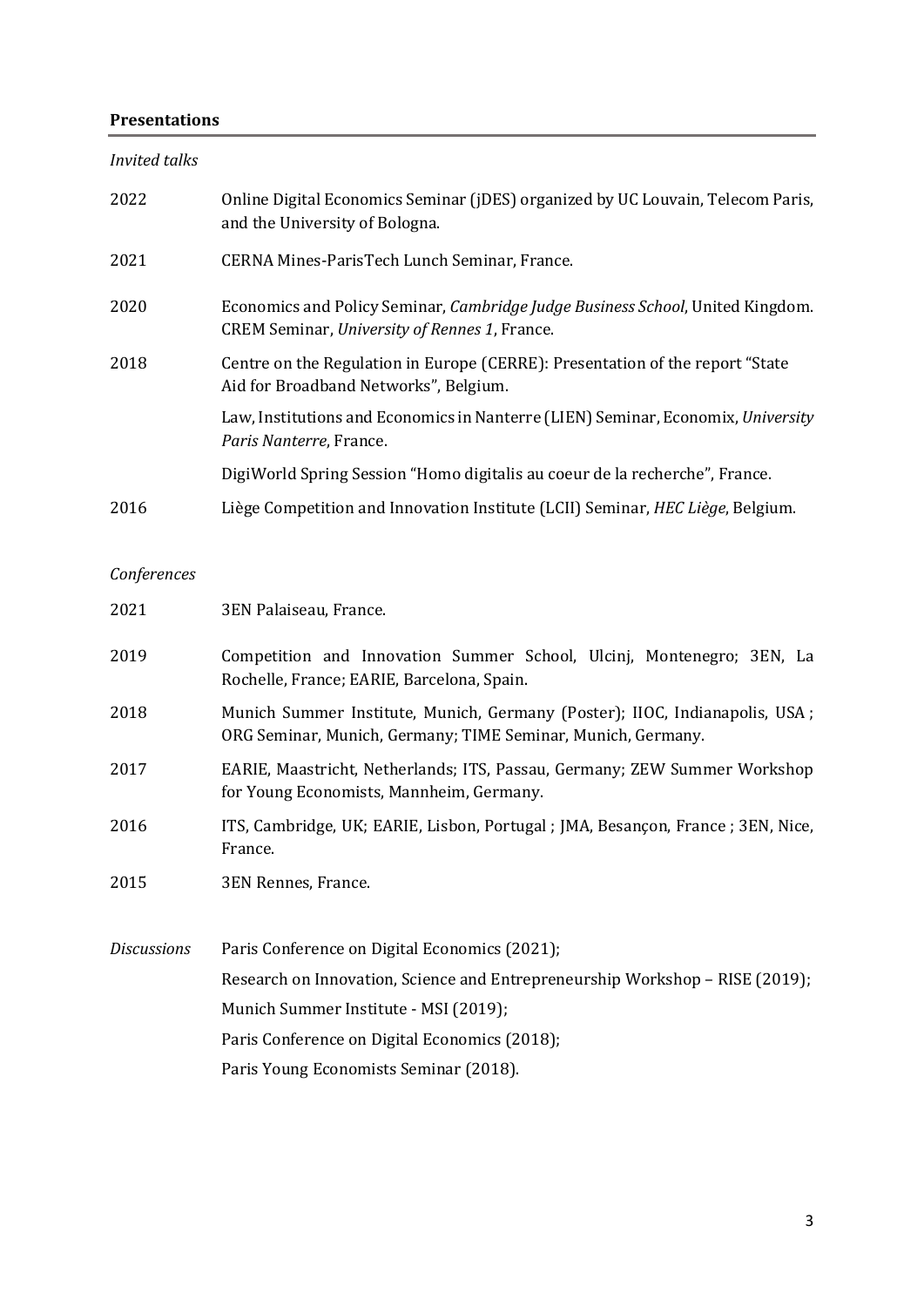# **Teaching Experience**

#### *Lectures*

|                       | Panel Data Econometrics (2021, 2022)<br>ENSAI, France. Graduate level (24h).                                      |
|-----------------------|-------------------------------------------------------------------------------------------------------------------|
|                       | Digital Economics (2021, 2022*)<br>ENSAI, France. Graduate level (12h).                                           |
|                       | Management and Economics of Platforms (2019, 2020)<br>LMU Munich, Germany. Undergraduate level (10h).             |
|                       | Empirics of Organizations (2018, 2020)<br>LMU Munich, Germany. Graduate level (6h).                               |
| <b>Guest Lectures</b> |                                                                                                                   |
|                       | Research Methodology (2022)<br>Ensai, Undergraduate level (3h).                                                   |
|                       | Introduction to Econometrics with R (2017, 2018, 2019, 2020, 2021)<br>Telecom Paris, France. Graduate level (3h). |
|                       | Introduction to Game Theory (2017, 2018, 2019, 2020, 2021)<br>Telecom Paris, France. Graduate level (3h).         |
|                       | Economics of Platforms: Two case studies (2018).<br>Telecom Paris, France. Graduate level (3h).                   |
| Tutorials             |                                                                                                                   |

#### *Tutorials*

Managerial Economics (2019, 2020, 2021) *EM Lyon*, France. Graduate level (9h).

Management and Economics of Platforms (2019, 2020) *LMU Munich*, Germany. Undergraduate level (20h).

Introduction to Industrial Organization (2016) *Telecom Paris*, France. Graduate level (6h).

#### *Thesis supervision*

[Master thesis] Seven students - four from LMU, three from EM Lyon.

[Bachelor thesis] Six students - all from LMU.

Supervision of various research-oriented projects at ENSAI.